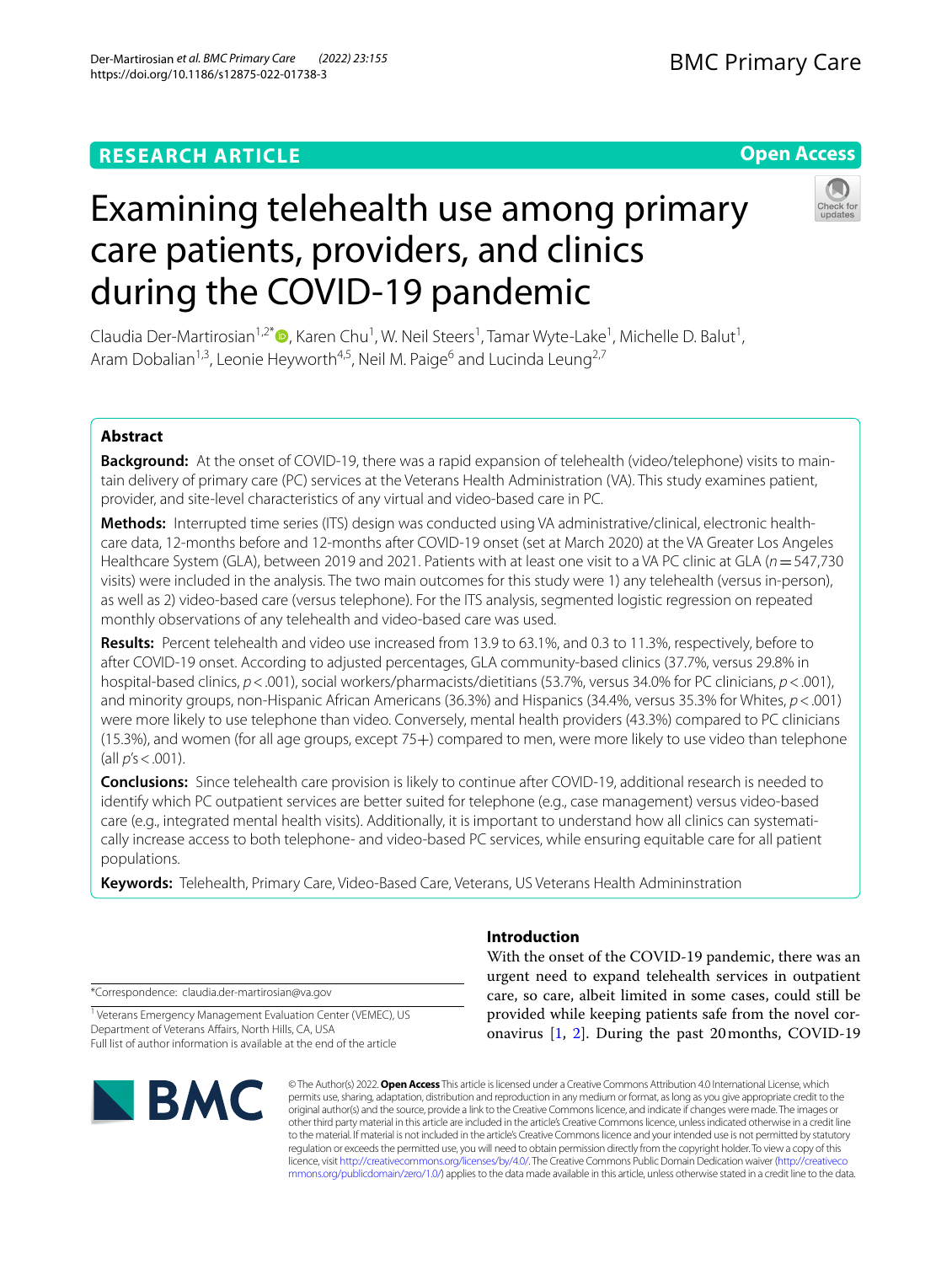provided the opportunity and the push to increase the expansion of home-based virtual care in primary care (PC) [[3](#page-7-2)[–7](#page-7-3)]. Telehealth is broadly defned as using technology for a remote medical encounter [[3\]](#page-7-2). Recent research on PC and telehealth services has expanded rapidly both within VA, as well as outside of VA, focusing on a wide variety of topics, such as identifying ways to integrate telehealth in PC [[8,](#page-8-0) [9\]](#page-8-1), patient satisfaction with telehealth services [[10](#page-8-2)], organizational and external factors associated with video use [[11\]](#page-8-3), patient characteristics of telehealth use and disparities in access to video visits [\[6,](#page-7-4) [12](#page-8-4), [13\]](#page-8-5), among other topics. Like many healthcare settings, access to VA telehealth services, especially VA Video Connect (VVC)  $[6, 11]$  $[6, 11]$  $[6, 11]$ , which is the primary approved platform for patient home-based video visits at the VA [[14–](#page-8-6)[19](#page-8-7)], increased dramatically immediately after onset of COVID-19 [\[4](#page-7-5)].

While the demand for patient home-based virtual visits in PC beyond the pandemic is still unknown, the provision of telehealth services in PC will continue after COVID-19. Now more than ever, virtual-based care has been integrated as another mode of care delivery across healthcare systems, including the Veterans Health Administration (VA). Although the increase in telehealth and video use in PC, both at the VA and outside of VA during COVID-19, is widely recognized [[1,](#page-7-0) [2,](#page-7-1) [4](#page-7-5)[–7](#page-7-3), [11](#page-8-3), [20](#page-8-8)[–27](#page-8-9)], it is still unclear how the use of telehealth services in PC afects care at multiple levels (i.e., patient, provider, clinic). The VA is an ideal place to study telehealth service utilization, since it was an early adopter and a national leader  $[18]$  $[18]$  in telehealth, with over two decades of experience in virtual care [\[4](#page-7-5)]. Furthermore, the VA's main hospitals are connected to surrounding community outpatient centers, which are often located in less urban/rural areas, with limited cellular and internet bandwidth. Moreover, the VA's team-based PC model, which is patient-aligned care teams (PACT) with interdisciplinary providers, are patient-centered medical models similar to various non-VA settings.

In a recent study [[28\]](#page-8-11), a mixed methods approach was used to examine the implementation of telehealth services during COVID-19 at three clinics (PC, Cardiology, and Home-Based Primary Care) at one VA medical center, and the authors illustrated that the determinants of telehealth utilization were multifaceted; further examination of patient, provider, clinic, and site characteristics are now needed to better understand what factors are associated with telehealth use. To our knowledge, there are no studies that have simultaneously examined multilevel characteristics of telehealth utilization. This study focuses on the VA Greater Los Angeles Healthcare System (GLA), which includes a hospital-based clinic and surrounding large and small community-based clinics and examines the impact of provider type as well as site type on telehealth or video use in PC. In addition to provider and site characteristics, this study also focuses on patient characteristics, and examines diferences in telehealth (or video) by sex and age, as well as by race/ ethnicity, within the context of before and after the onset of the pandemic. The overarching research question for the study includes: what were the impacts of COVID onset (restriction of in-person services), re-expansion of in-person services, and the 2020 fu season on telehealth and video use? And, within this context, four main hypotheses were tested to examine patient, provider, and site-level characteristics of telehealth (or video) use: Patient: 1) younger women Veterans are more likely to use telehealth (or video) services compared to younger men Veterans, while 2) racial/minority groups are less likely to use telehealth (or video) compared to Whites; Provider: 3) specialty clinicians in primary care clinics (such as mental health providers and social workers) are more likely to use telehealth (or video) compared to primary care providers; Site: 4) the main medical facility is more likely to have telehealth (or video) visits compared to the community clinics.

## **Methods**

VA administrative/clinical, electronic healthcare data were used to examine the characteristics of any telehealth use, as well as video use in PC at GLA, during the 24-month study period (March 1, 2019, through February 28, 2021), which comprised an ITS with 12-months of dependent variable measurements before and 12-months after the onset of COVID-19 in March 2020. The study sample included a total of 547,730 PC visits: 299,881 PC visits (64,362 patients) during the 12-months before the onset of COVID-19, and 247,849 PC visits (48,729 patients) during the 12-months after the onset of COVID-19.

This study was part of a larger study that examined implementation of telehealth services at three types of clinics/programs (PC, HBPC, Cardiology) in GLA [\[28](#page-8-11)], and it was approved by the GLA Institutional Review Board (IRB #1616051–6).

#### **Measures**

In this study, telehealth is further defned as synchronous communication between clinicians and patients (from home) using either audio (phone) or audio and video (video-based care)  $[3]$  $[3]$ . The study included two main dependent variables: 1) telehealth use (phone or video) vs. in-person care, among all PC users during the 24-month study period, and 2) video- vs. phone-based care, among all PC telehealth users during the 24-month study period. We included covariate measures at three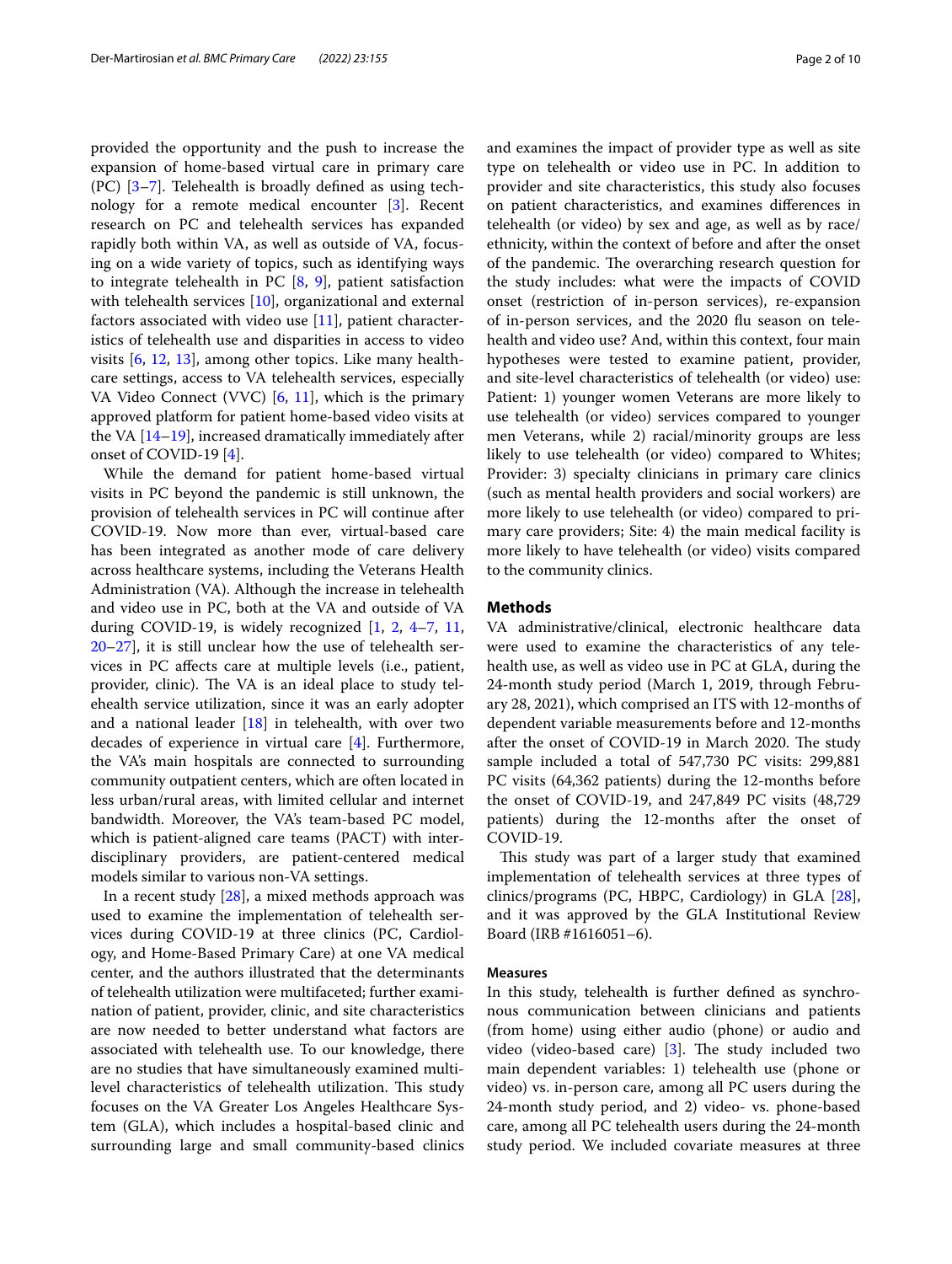levels: patient, provider, and site. Patient-level covariates known to be associated with telehealth use included: patient socio-demographics (age and sex interaction, race/ethnicity, marital status, health insurance) [[6,](#page-7-4) [7](#page-7-3), [23,](#page-8-12) [25](#page-8-13)] and Nosos comorbidity score (a cost-based risk adjustment scale used by VA) [[29\]](#page-8-14). Four age categories  $(18–44, 45–64, 65–74, 75+)$ , two categories for sex (male, female), fve race/ethnicity categories (non-Hispanic Whites, non-Hispanic African Americans, non-Hispanic Others, Hispanics, Unknown), two categories for marital status (married vs. not married), and non-VA health insurance coverage (yes vs. no).

Provider-level covariates included provider type, as specialty clinicians are thought to be early adopters of telehealth  $[5, 16]$  $[5, 16]$  $[5, 16]$ . The GLA PC clinics are composed of PACT teams. The VA PACT teams have healthcare clinicians from diferent backgrounds including, physicians (MD), nurse practitioners (NP), Physician Assistants (PA), registered nurse (RN) care managers, licensed vocational nurses (LVN), pharmacists (Pharm), medical assistants (MSA) (i.e., clerks and schedulers), nutritionists/ dieticians (DT), social workers (SW), and mental health providers (MH). For this study, type of PC clinicians was grouped in four categories:  $1 = MD$ , NP, PA;  $2 = LVN$ , MA; 3=RN; 4=SW, Pharm, DT; 5=MH. Site-level covariates included site type to account for known rural versus urban disparities in telehealth use [[11,](#page-8-3) [12](#page-8-4)]. GLA includes a main medical facility in West Los Angeles (WLA) and several community-based clinics throughout the greater Los Angeles area and surrounding counties. Therefore, site type was categorized WLA vs. community-based clinics.

#### **Statistical analyses**

Individual-level interrupted time series (ITS) analysis through segmented logistic regression on repeated monthly observations of telehealth use over 24-months (March 1, 2019, through March 1, 2021) was used to test the impacts of COVID onset, re-expansion of in-person services at GLA and the start of the 2020 fu season on telehealth (or video) use. The time series was divided into four segments: 1) pre-COVID (March 2019 through February 2020), 2) onset of COVID-19 (stay-at-home orders were initiated March 2020 through May 2020), 3) the re-expansion of in-person services at GLA (June 2020 through October 2020), and 4) start of 2020 fu season (November 2020 through March 2021).

Multivariate associations of key patient demographic and clinical variables, as well as provider and site characteristics, with telehealth (or video) use were tested using logistic regressions for each dependent variable. The model specification included all predictor variables listed above, and a sex-by-age interaction term to examine whether younger women were more likely to use telehealth services compared to younger men. The associations of each categorical variable with telehealth (or video) use are expressed as diferences in the adjusted percentages of telehealth (or video) use between each category and a reference category. For provider type, the frst group of clinicians (i.e., MDs, NPs, PAs), and for the site variable, community-based clinics were set as the reference categories. The statistical significance level was set at  $p$  < 0.05. Analyses were conducted in Stata (version 17.0).

# **Results**

Table [1](#page-3-0) compares patient characteristics of GLA PC patients, pre-COVID-19 (March 1, 2019-February 28, 2020) vs. during COVID-19 (March 1, 2020, through February 28, 2021). The results indicate very similar characteristics between the two groups of patients (pre- and post-pandemic), except for telehealth use. Before onset of COVID-19, only 13.9% of GLA PC patients used any telehealth services, where only 0.3% used video-based care. During the frst 12-months of COVID-19, however, 63.1% of GLA PC patients used telehealth services and 11.3% used video-based care.

Figure [1a](#page-4-0) illustrates the adjusted probabilities of any telehealth use over four-time segments: pre-COVID, onset of COVID-19, re-expansion of in-person services at GLA, and start of the 2020 fu season. Figure [1b](#page-4-0) illustrates the adjusted probabilities of video use by the same four-time segments. Both fgures display the results of the shifts to intercepts and slopes following COVID-19 onset, in-person service re-expansion, and fu season onset.

The results of the logistic regression analysis are sum-marized in Table [2.](#page-5-0) These results illustrate adjusted percentages for site, provider, and patient predictors of any telehealth use (frst column) and video use (second column) in PC at GLA. The findings indicate that there is evidence of adjusted associations for each patient, provider, and site-level characteristic with telehealth use, as well as video use. For site characteristics, Veterans at the GLA community-based clinics had a higher percentage of any telehealth use (37.7%) compared to Veterans receiving primary care at the main WLA medical facility  $(29.8\%)$   $(p<.001)$ . Conversely, video use was lower among community-based clinics PC patients (9.5%) compared to PC patients at the WLA medical facility (13.1%)  $(p < .001)$ .

Regarding provider type, social workers, pharmacists, and dietitians had the highest percentage of telehealth use (53.7%) compared to PC clinicians (34.0%) (*p*<.001). For video-based care, however, mental health providers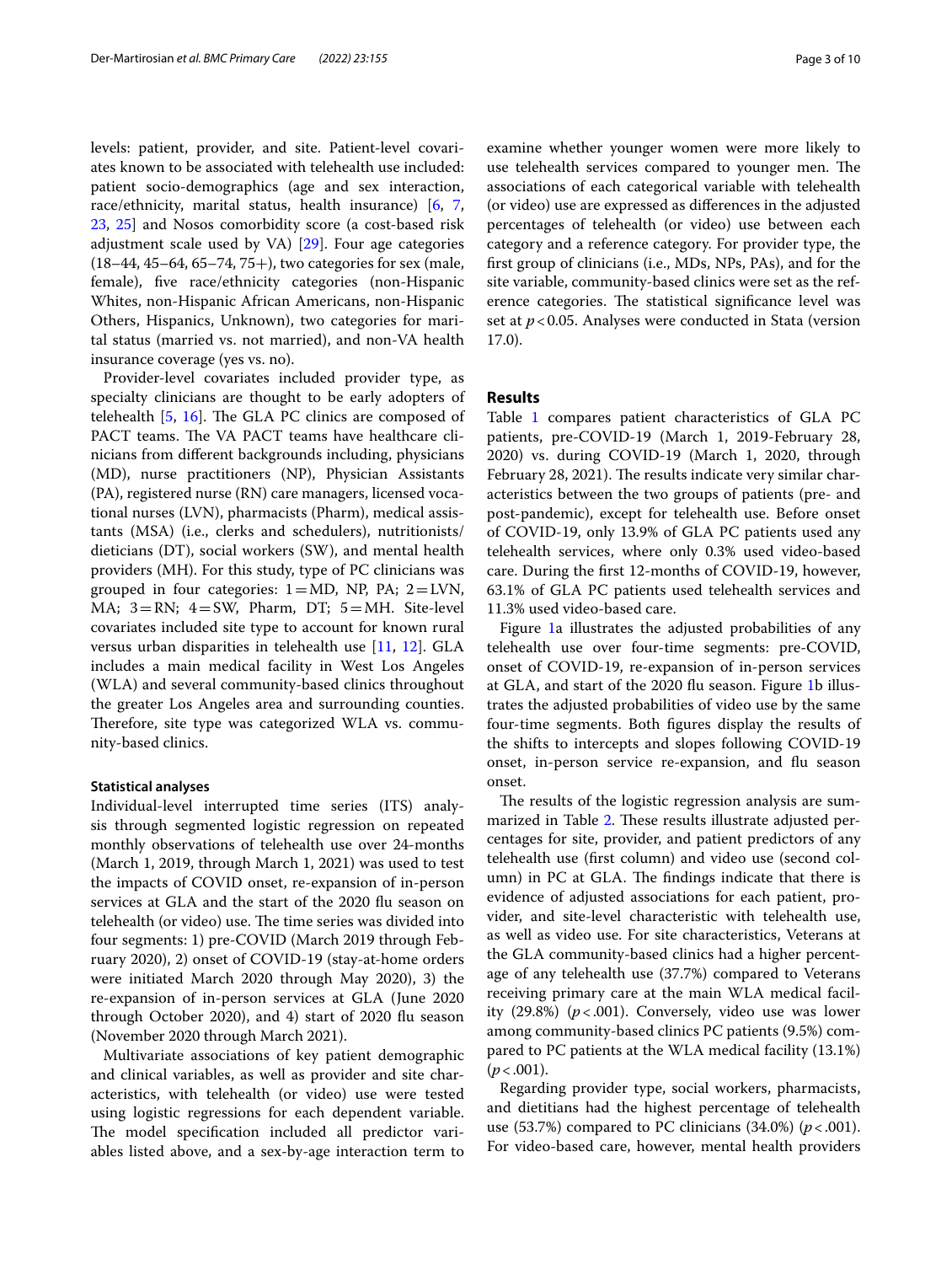| <b>Patient Characteristics</b>            | 12-months before onset of COVID-19 ( $n = 64,361$ ) | 12-months after<br>onset of COVID-19<br>$(n=48,729)$ |
|-------------------------------------------|-----------------------------------------------------|------------------------------------------------------|
| Used Telehealth Services (phone or video) | 13.9%                                               | 63.1%                                                |
| Video Only                                | 0.3%                                                | 11.3%                                                |
| Male                                      | 91.4%                                               | 91.5%                                                |
| Race:                                     |                                                     |                                                      |
| Non-Hispanic White                        | 42.9%                                               | 43.1%                                                |
| Non-Hispanic African American             | 20.9%                                               | 21.2%                                                |
| Hispanic                                  | 17.7%                                               | 17.8%                                                |
| Non-Hispanic Other                        | 6.1%                                                | 5.9%                                                 |
| Unknown                                   | 12.5%                                               | 12.2%                                                |
| Age Categories:                           |                                                     |                                                      |
| $18 - 44$                                 | 23.1%                                               | 19.9%                                                |
| $45 - 64$                                 | 27.6%                                               | 28.1%                                                |
| $65 - 74$                                 | 28.9%                                               | 31.2%                                                |
| $75+$                                     | 20.4%                                               | 20.8%                                                |
| Married                                   | 40.3%                                               | 40.3%                                                |
| Other Health Insurance                    | 43.6%                                               | 46.0%                                                |
| Main Medical Facility                     | 24.0%                                               | 25.5%                                                |
| Mean Age                                  | $60.5$ (SD = 17.6)                                  | $61.7(SD = 16.8)$                                    |
| Mean Nosos <sup>a</sup>                   | $1.04$ (SD = 1.40)<br>$(n=61,914)$                  | $1.08$ (SD = 1.41)<br>$(n=47,248)$                   |

<span id="page-3-0"></span>**Table 1** Patient characteristics at the VA Greater Los Angeles Primary Care Clinics, 12-months before (March 1, 2019-February 28, 2020) and 12-months after onset of COVID-19 (March 1, 2020-February 28, 2021)

<sup>a</sup> Nosos is an indicator of comorbidities and health risk (see U.S. Department of Veterans Affairs. Risk Adjustment. 2016 Mar 16 [cited 2021 June 11]. Available from: [http://vaww.herc.research.va.gov/include/page.asp?id](http://vaww.herc.research.va.gov/include/page.asp?id=risk-adjustment#goes-into-nosos)=risk-adjustment#goes-into-nosos

(43.3%) in PC clinics had the highest video use compared to PC clinicians (15.3%) (*p*<.001).

Regarding patient characteristics, for telehealth use as well as video-based care, the sex-by-age interaction results indicated that for all age groups, except for the oldest age group (75+), women were more likely to use telehealth (e.g., 18–44years of age: women 40.6% vs. men 34.4%, *p*<.001) or video than men (e.g., 18–44 years of age: women: 20.2% vs. men: 15.3%, *p*<.001) (see Table [2](#page-5-0)). It should be noted that telehealth use among younger women was higher compared to younger men, but these sex diferences diminished among older age groups (45– 64 and 65–74). For video use, on the other hand, except for the oldest age group  $(75+)$ , women of all ages were more likely to use video than men. In terms of racial/ethnic diferences, non-Hispanic African Americans (36.3%) had higher percentage of any telehealth use, while Hispanics (34.4%) had lower percentage of telehealth use compared to non-Hispanic Whites (35.3%) (*p*'s<.001). For video use, however, both Hispanics (10.2%) and non-Hispanic African Americans (9.7%) had a lower percentage compared to non-Hispanic Whites (11.1%) (*p*'s<.001). Similarly, use of telehealth services among those who have non-VA health insurance was higher

 $(35.9\% \text{ vs. } 34.8\%, p < .001)$  than among Veterans with only VA insurance. We saw the same pattern for video use  $(11.2\% \text{ vs. } 10.0\%$ , respectively,  $p < .001$ ). Regarding health factors, Veterans with higher Nosos scores had higher percentages of any telehealth use (Nosos score 0.5 vs. 2.0: 35.1% and.35.4%, respectively,  $p < .001$ ), but for video use, Veterans with higher Nosos scores had lower percentages of video use (0.5 vs. 2.0: 11.3% and. 9.8%, respectively,  $p < .001$ ).

# **Discussion**

Before the COVID-19 pandemic, the literature on telehealth [\[30](#page-8-16)[–43\]](#page-8-17) mainly focused on non-emergency situations, where patients and clinicians had a choice between virtual and in-person visits. Even with pre-COVID-19 telehealth research during major disasters, such as Hurricanes Sandy (in 2012), Harvey (in 2017), and Irma/ Maria (in 2017), where there were disruptions in accessing in-person care, use of telehealth visits were limited and predominantly phone based [[44–](#page-8-18)[46](#page-8-19)]. However, with the onset of the pandemic, fear of infection quickly became a priority to protect all healthcare professionals and patients, which combined with organizational factors propelled the widespread and rapid expansion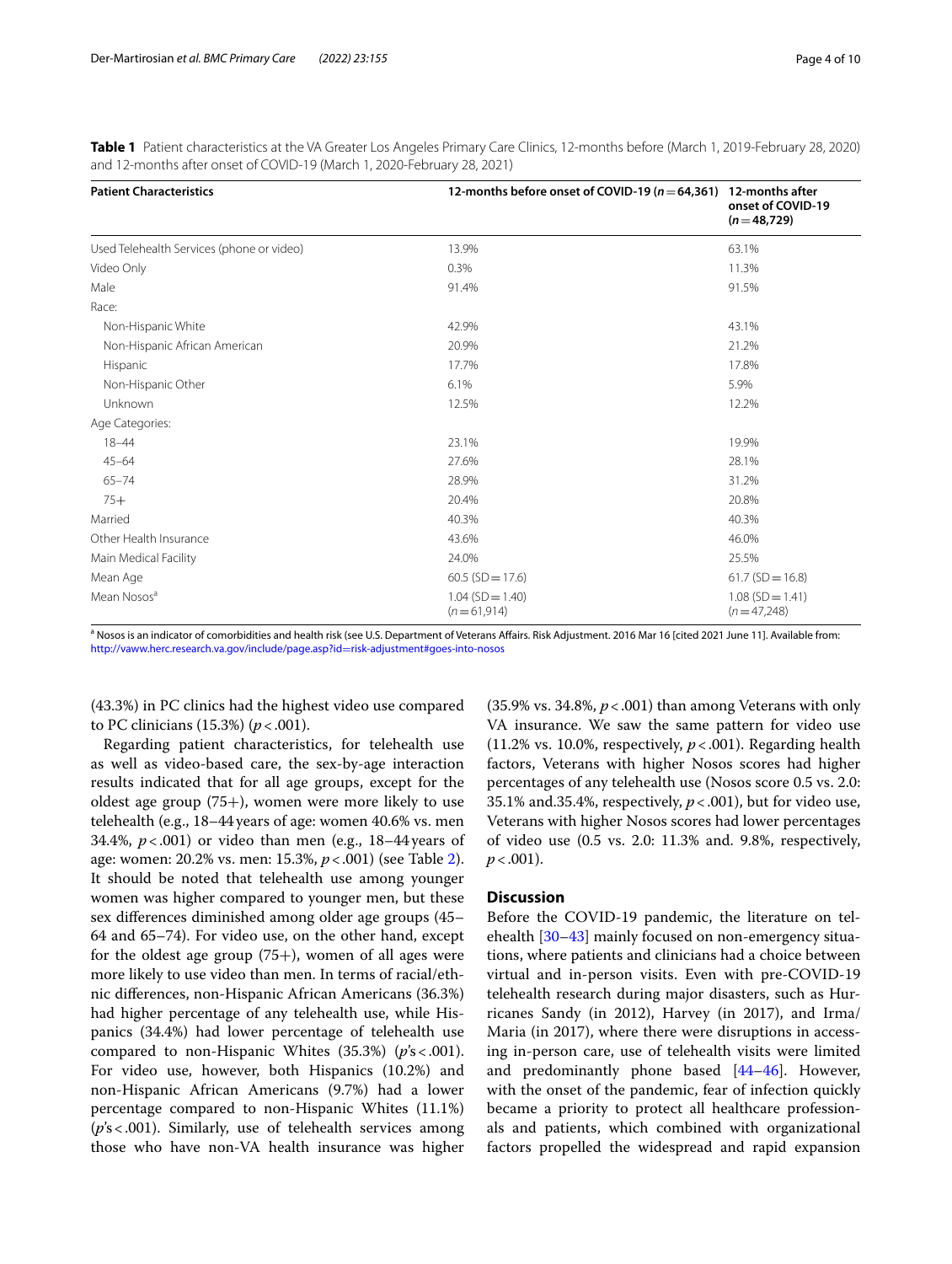

<span id="page-4-0"></span>Rate of telehealth use then showed an immediate and signifcant dramatic reduction of 25 percentage points (*p*<.001) followed by a continued significant monthly reduction ( $p < .001$ ). At the start of the 2020 flu season (month 20, November 2020), however, telehealth use showed a modest but signifcant increase followed by a signifcant monthly increase through the end of the time series. **b** For video-based care, however, diferent patterns of use emerged after the onset of COVID-19. Like telehealth use, before onset of COVID-19, there was evidence of an increasing monthly trend in video use (VVC). At the onset of COVID-19, however, there was a slight but signifcant decrease in video use, but this immediate reduction was followed by a sharp and highly signifcant increase until re-expansion of in-person services (month 16, June 2020), at which point video use had increased nearly eightfold. Video use then showed a slight immediate decrease, followed by a signifcant monthly increase until the start of the 2020 fu season (month 20, November 2020). Video use then showed a sharp and signifcant 20% decrease followed by a small but signifcant monthly decrease in video use until the end of the time series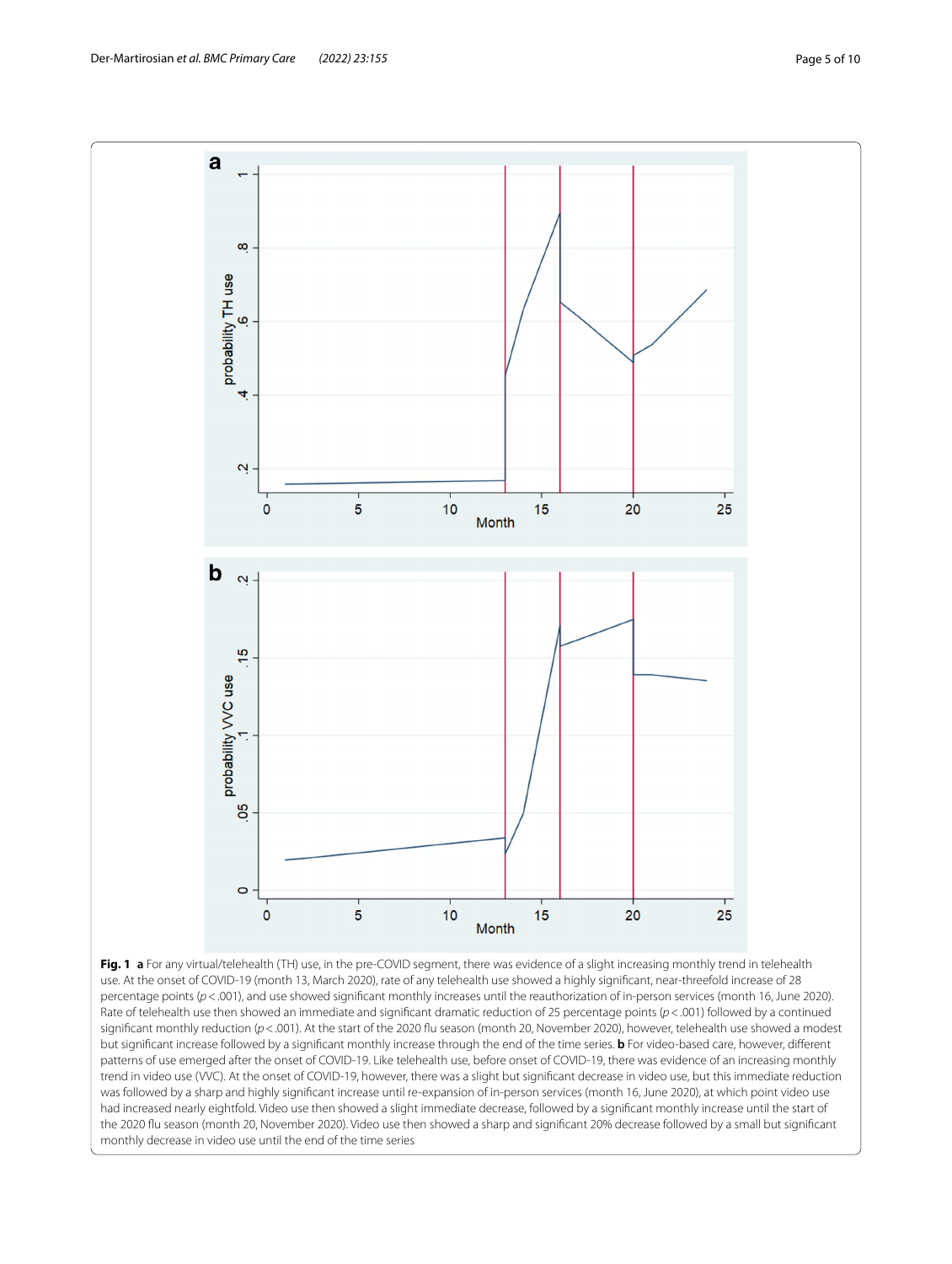<span id="page-5-0"></span>

|  |  |  |  |  |  | Table 2 Patient, provider, and site characteristics of any virtual care or video-based care use at the VA Greater Los Angeles PC Clinics |
|--|--|--|--|--|--|------------------------------------------------------------------------------------------------------------------------------------------|
|--|--|--|--|--|--|------------------------------------------------------------------------------------------------------------------------------------------|

| Adjusted % <sup>a</sup> [non-reference vs. reference (ref) difference in % any virtual care or video-based care (95% Confidence Interval) and p-value] |                         |           |                          |                 |  |  |  |
|--------------------------------------------------------------------------------------------------------------------------------------------------------|-------------------------|-----------|--------------------------|-----------------|--|--|--|
| <b>Study Covariates</b>                                                                                                                                | <b>Any Virtual Care</b> | p-value   | <b>Video-Based Care</b>  | <i>p</i> -value |  |  |  |
| Age & Sex Interaction:                                                                                                                                 |                         |           |                          |                 |  |  |  |
| 18-44 & Female (ref)                                                                                                                                   | 40.6% (N/A)             | <b>NA</b> | 20.2% (N/A)              | <b>NA</b>       |  |  |  |
| 18-44 & Male                                                                                                                                           | $34.4\% (-7.1, -5.2\%)$ | < .001    | $15.3\% (-6.0, -3.8\%)$  | < .001          |  |  |  |
| 45-54 & Female (ref)                                                                                                                                   | 38.7% (N/A)             | <b>NA</b> | 17.2% (N/A)              | <b>NA</b>       |  |  |  |
| 45-54 & Male                                                                                                                                           | $34.6\% (-5.1, -3.2\%)$ | < .001    | $10.6\% (-7.6, -5.6\%)$  | < .001          |  |  |  |
| 65-74 & Female (ref)                                                                                                                                   | 37.8% N/A               | <b>NA</b> | 13.7% (N/A)              | <b>NA</b>       |  |  |  |
| 65-74 & Male                                                                                                                                           | $34.9\% (-4.5, -1.2\%)$ | < .001    | $8.5\% (-7.0, -3.5\%)$   | < .001          |  |  |  |
| 75+ & Female (ref)                                                                                                                                     | 36.1% (N/A)             | <b>NA</b> | 7.2% (N/A)               | <b>NA</b>       |  |  |  |
| 75+ & Male                                                                                                                                             | $35.4\% (-3.1, 1.7\%)$  | .555      | $7.0\% (-2.0, 1.7\%)$    | .854            |  |  |  |
| Race/Ethnicity:                                                                                                                                        |                         |           |                          |                 |  |  |  |
| Non-Hispanic White (ref)                                                                                                                               | 35.3% (N/A)             | <b>NA</b> | 11.1% (N/A)              | <b>NA</b>       |  |  |  |
| Non-Hispanic African American                                                                                                                          | 36.3% (0.5, 1.4%)       | < .001    | $9.7\% (-1.8, -1.0\%)$   | < .001          |  |  |  |
| Non-Hispanic All Other                                                                                                                                 | 34.7% (-1.3, 0.1%)      | .100      | $11.5\% (-0.3, 1.1\%)$   | .300            |  |  |  |
| Hispanic                                                                                                                                               | $34.4\% (-1.3, -0.4\%)$ | < .001    | $10.2\% (-1.3, -0.4\%)$  | < .001          |  |  |  |
| Unknown                                                                                                                                                | $34.6\% (-1.3, -0.2\%)$ | .011      | $10.2\% (-1.4, -0.3\%)$  | < .002          |  |  |  |
| Marital Status:                                                                                                                                        |                         |           |                          |                 |  |  |  |
| Not Married (ref)                                                                                                                                      | 35.0% (N/A)             |           | $9.6\%$ (N/A)            | <b>NA</b>       |  |  |  |
| Married                                                                                                                                                | 35.9% (0.6, 1.3%)       | < .001    | 12.1% (2.1, 2.8%)        | < .001          |  |  |  |
| Non-VA Health Insurance:                                                                                                                               |                         |           |                          |                 |  |  |  |
| No (ref)                                                                                                                                               | 34.8% (N/A)             | <b>NA</b> | 10.0% (N/A)              | <b>NA</b>       |  |  |  |
| Yes                                                                                                                                                    | 35.9% (0.7, 1.4%)       | < .001    | 11.2% (0.9, 1.6%)        | < .001          |  |  |  |
| Health Risk Factors (Nosos) <sup>b</sup> :                                                                                                             |                         |           |                          |                 |  |  |  |
| 0.5 Nosos Value                                                                                                                                        | 35.1% (34.9, 35.3%)     | < .001    | 11.3% (11.1, 11.5%)      | < .001          |  |  |  |
| 1.0 Nosos Value                                                                                                                                        | 35.2% (35.0, 35.4%)     | < .001    | 10.8% (10.6, 11.0%)      | < .001          |  |  |  |
| 2.0 Nosos Value                                                                                                                                        | 35.4% (35.2, 35.6%)     | < .001    | 9.8% (9.5, 10.0%)        | < .001          |  |  |  |
| PCClinician Type:                                                                                                                                      |                         |           |                          |                 |  |  |  |
| MDs, PAs, NPs (ref)                                                                                                                                    | 34.0% (N/A)             | ΝA        | 15.3% (N/A)              | NA.             |  |  |  |
| LVNs, Medical Assistant (MAs)                                                                                                                          | $24.7\%(-9.6, -8.9\%)$  | < .001    | $0.2\% (-15.4, -14.8\%)$ | < .001          |  |  |  |
| Registered Nurse (RNs)                                                                                                                                 | 39.1% (4.8, 5.5%)       | < .001    | $2.2\% (-13.4, -12.8\%)$ | < .001          |  |  |  |
| SWs, Pharmacists, Dietitians                                                                                                                           | 53.7% (19.1, 20.3%)     | < .001    | $5.4\%$ (-10.3, -9.5%)   | < .001          |  |  |  |
| Mental Health Providers                                                                                                                                | 41.3% (4.5, 10.0%)      | < .001    | 43.3% (23.6, 32.4%)      | < .001          |  |  |  |
| Hospital-Based Clinic:                                                                                                                                 |                         |           |                          |                 |  |  |  |
| No (e.g., community clinics) (ref)                                                                                                                     | 37.7% (N/A)             | <b>NA</b> | 9.5% (N/A)               | NA.             |  |  |  |
| Yes                                                                                                                                                    | $29.8\% (-8.2, -7.5\%)$ | < .001    | 13.1% (3.2, 4.0%)        | < .001          |  |  |  |

<sup>a</sup> Individual-level interrupted time series analysis using segmented logistic regression on repeated monthly observations over 24-months (March 1, 2019 through March 1, 2021) adjusting for patient and provider level clustering; patient sociodemographic variables, health status; provider and site characteristics

 $^{\rm b}$  The association of the continuous Nosos score with telehealth (or video) use is expressed as the adjusted percentage of telehealth (or video) use obtained from a Nosos value of 2.0 (indicating comorbidities whose costs are likely to be two times as high as the national average, or "high-cost" users), and a Nosos value of 0.5 (indicating comorbidities whose costs are likely to be only half the national average, or "low-cost" users)

of real-time video telehealth to patients' homes nationwide  $[1, 2, 4]$  $[1, 2, 4]$  $[1, 2, 4]$  $[1, 2, 4]$  $[1, 2, 4]$  $[1, 2, 4]$ . As a result, there was a dramatic shift to use of virtual care for outpatient services in PC and other healthcare services  $[5-8, 11, 20-27]$  $[5-8, 11, 20-27]$  $[5-8, 11, 20-27]$  $[5-8, 11, 20-27]$  $[5-8, 11, 20-27]$  $[5-8, 11, 20-27]$  $[5-8, 11, 20-27]$ .

While several studies have examined patient (and some site) characteristics associated with telehealth use [[6](#page-7-4), [11\]](#page-8-3), none have examined the simultaneous efect of multi-level determinants (including provider characteristics) of telehealth use immediately after the onset of COVID-19. In this study, we simultaneously examined site, provider, and patient characteristics associated with telehealth and video use in PC and confrmed that racial/ethnic minority groups were more likely to use telephone than video, consistent with both VA and non-VA research [[1,](#page-7-0) [6,](#page-7-4) [41](#page-8-20), [47](#page-8-21)]. Although studies on inequities regarding access to virtual care are inconsistent [[48–](#page-8-22)[50\]](#page-9-0), major gaps persist in access to cellular data, video-capability, computer devices, adequate/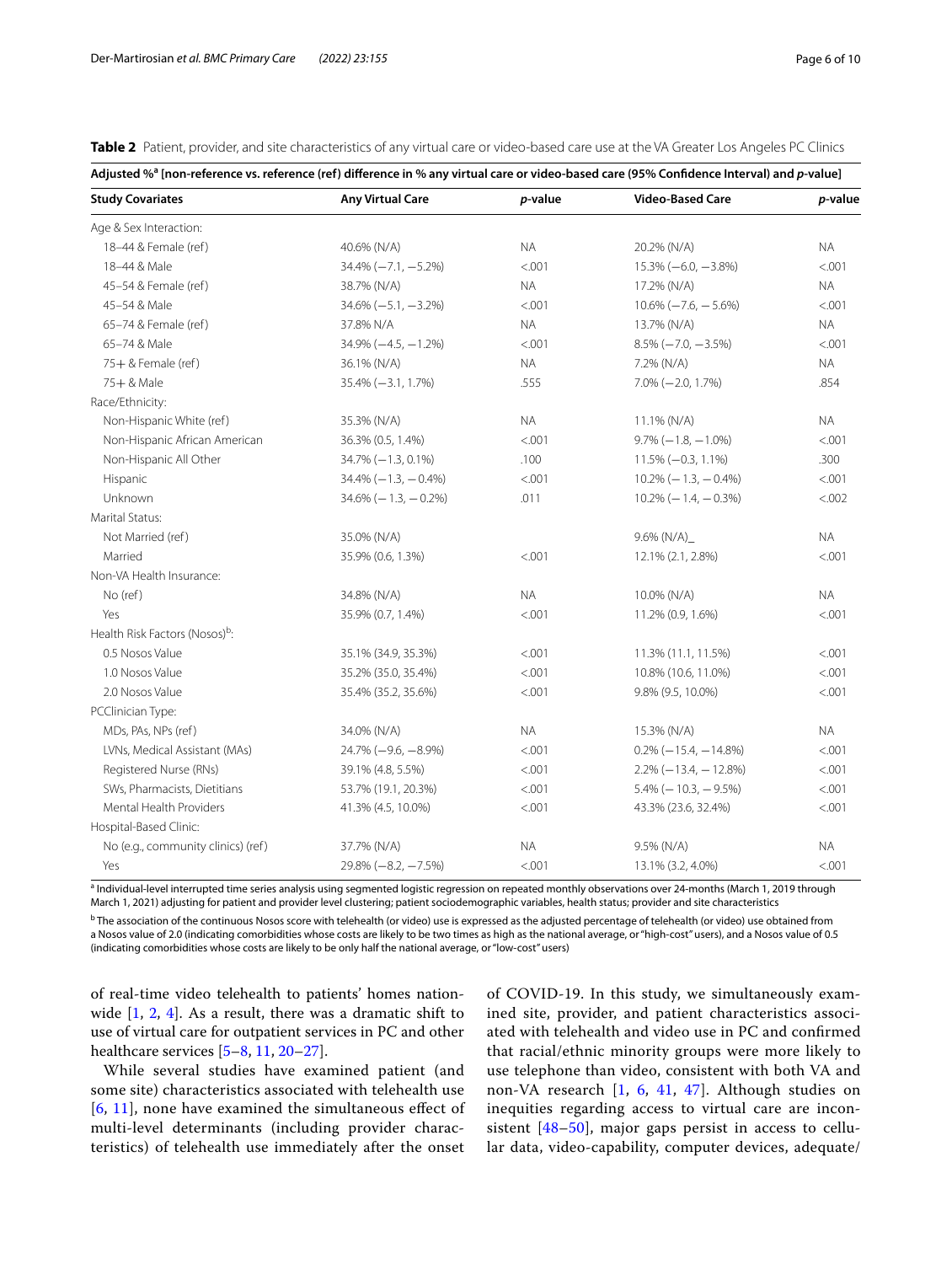high speed internet coverage and connectivity, which cannot be ignored when examining utilization of virtual care for all patient populations [[13](#page-8-5)]. One component of addressing the racial/ethnic variations involves tackling the digital divide [\[51](#page-9-1)], as select groups, such as older individuals, and those living in rural areas, as well as individuals with socioeconomically disadvantaged backgrounds, may have more limited access to the internet or camera-enabled devices [[51–](#page-9-1)[53\]](#page-9-2). Since 2016, the VA has provided tablets/iPads to qualifed Veterans, in order to address the digital divide  $[51-53]$  $[51-53]$ , but additional research is still needed to have a better understanding of telehealth access points in rural areas with poor broadband [\(https://vaww.telehealth.va.gov/](https://vaww.telehealth.va.gov/pgm/atlas/index.asp) [pgm/atlas/index.asp\)](https://vaww.telehealth.va.gov/pgm/atlas/index.asp). Furthermore, the adoption, and/ or expansion, of video-based care delivery depends on several other factors that are beyond the scope of this paper and require more research.

With respect to sex diferences, the results from the sex and age interaction test illustrate a statistically signifcant interaction efect, where telehealth use was higher among younger women Veterans. This might allude to the fact that for women with additional familial responsibilities, such as childcare and caregiving to the elderly, telehealth might be a more viable option for this specifc demographic. Although the lower telehealth or video use among older patients is not a new fnding [\[54](#page-9-3)], the signifcant interaction efect between sex and age on telehealth use is novel, and more research is needed to better understand why younger women are more likely to use telehealth services compared to younger men.

Beyond patient characteristics, one key fnding is the signifcant variation in site characteristics. Even though there are no studies that have studied PC telehealth use in VA medical centers compared to surrounding community-based clinics, our study fnding, which indicates that Veterans at GLA community-based clinics were more likely to use telephone and less likely to use video use compared to Veterans receiving care at the main WLA medical facility, essentially alludes to what is known about rural vs. urban telehealth disparities inside and outside of the VA [\[55](#page-9-4)–[60\]](#page-9-5). Furthermore, site variations in access to video care might be due to various factors, such as diferences in bandwidth availability, clinic infrastructure, leadership buy-in, provider trainings, resources, camera-devices, and IT support. Site diferences might also allude to the diferent types of PC services that are ofered at less urban community clinics versus urban/ main medical facilities.

Another key factor associated with telehealth use is type of provider. The study results indicate, compared to PCPs, social workers, nutritionists, and pharmacists were more likely to use any virtual care (mostly telephone), whereas mental health care providers were more likely to provide video-based care. Previous research has shown that mental health providers have a long tradition of using video visits, which may help explain the study fndings [[61,](#page-9-6) [62](#page-9-7)]. Furthermore, social workers have a long history of conducting case management, which might explain their preference for using telephone vs. video. Similarly, for pharmacists and dietitians, a telephone visit might suffice, when trying to connect with patients virtually especially for education or management type encounters. In sum, these diferences might allude to the type of care that is being provided by the diferent types of providers in PACT teams – where some PC services might be more appropriate for telephone visits, whereas others might be more appropriate for video visits. Therefore, additional research is needed to identify which PC services are better suited for telephone- vs. vide-based care from both the provider's as well as the patient's perspectives. Moreover, more studies are needed to address how diferent types of outpatient clinics, such as community based and main medical facilities that have interdisciplinary teams of providers, can increase access to virtual care for all patient populations and diferent PC services.

# **Limitations**

This study has several limitations. First, this study is based on one VA medical facility and surrounding large and small community clinics that are in an urban/suburban area, which limits the generalizability of study fndings to other VA facilities. Moreover, the patient population served by GLA, and surrounding community clinics might difer from other areas in the country, which further limits generalizability. However, it should be noted that GLA is the second largest healthcare system in the country with diverse patient populations, which provides a larger context of telehealth use. Another limitation is that studying telehealth use within VA may not be generalizable to other non-VA healthcare systems. However, VA is a leader in provision of telehealth services, therefore, many learned lessons might still be applicable to non-VA facilities. Furthermore, the study did not have access to other provider variables, such as provider's age or provider's comfort with telehealth, which might infuence telehealth use or not use. These findings, however, do suggest a critical need for additional information about site-level and provider-level variations in use of virtual services, understanding variations in phone and/or video use between main VA medical facilities and community-based outpatient clinics, and what resources are needed to increase access to virtual care among all PC clinicians. With regards to the study design, it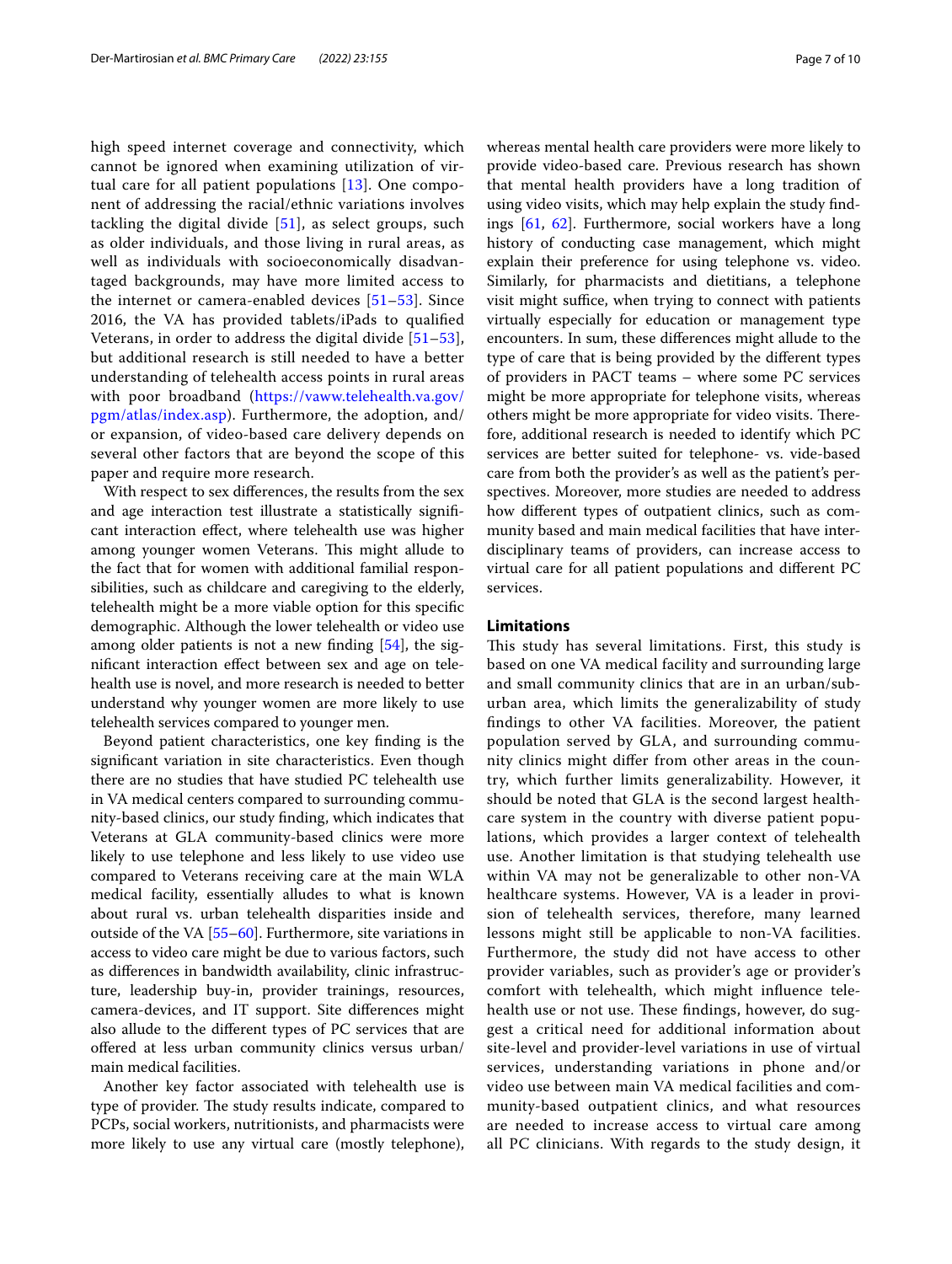should be noted that the ITS design is not a true experimental design, but a quasi-experimental design, which requires multiple measurements of dependent variables both before and after the occurrence of the hypothesized causal event. A rule of thumb is eight observations both before and after the event. There is also no control population in the basic ITS design, although a control time series can be included under some conditions [\[63](#page-9-8)]. Additionally, given that we did not have access to the number of COVID-19 cases, we were unable to provide any information on COVID-19 cases and telehealth use. Finally, given that many factors, such as COVID-19 infection rates among patients and providers, impacted the rapid expansion and use of telehealth outpatient services, it is difficult to precisely disentangle the impact of the various contextual factors on telehealth use.

# **Conclusion**

The study findings indicate that the determinants of telehealth (or video) use are multifaceted, yet diferent depending on the type of telehealth modality. Site, provider, and patient characteristics should all be considered to improve access to virtual care for all patient populations at the VA. Moreover, since telehealth care provision is likely to continue after COVID-19, additional research is needed to identify which PC outpatient services are better suited for telephone (e.g., case management) versus video-based care (e.g., integrated mental health visits). Furthermore, given that remote care access is increasingly common, there are still many unanswered questions about tele-consultation quality and patient outcomes. In sum, it is important to understand how all clinics can systematically increase access to both telephone- and video-based PC services, while ensuring equity care for all patient populations.

#### **Abbreviations**

PC : Primary Care; VA: US Veterans Health Administration; VVC: VA Video Connect; PACT: Patient-Aligned Care Teams; HBPC: Home-Based Primary Care; GLA: VA Greater Los Angeles Healthcare System; MD: Physicians; NP: Nurse Practitioners; PA: Physician Assistants; RN: Registered Nurse; LVN: Licensed Vocational Nurses; Pharm: Pharmacists; MSA: Medical Assistants; DT: Nutrition‑ ists/Dieticians; SW: Social Workers; MH: Mental Health; WLA: West Los Angeles; ITS: Individual-level Interrupted Time Series.

#### **Acknowledgements**

This material was supported by the United States Department of Veterans Affairs, Veterans Health Administration, Office of Patient Care Services, and Health Services Research & Development. The views expressed in this manuscript are those of the authors and do not necessarily refect the position or policy of the Department of Veterans Afairs or the United States government.

#### **Authors' contributions**

CDM conceptualized and acquired funding for the study. CDM, TWL, MDB, LH, NMP, AD, and LL helped design the study. KC conducted the data

management process. CDM, WNS, and KC analyzed the quantitative data. CDM prepared the original draft of the manuscript. All authors participated in the reviewing and editing of the manuscript. All authors read and approved the fnal manuscript.

#### **Funding**

This material is based on a COVID-19 Rapid Response project (C19–20-204) funded by the US Department of Veterans Affairs (VA), Health Services Research & Development (HSR&D). The funding body did not play any role in the study design, data collection, data analysis, interpretation of data, and writing the manuscript.

#### **Availability of data and materials**

The datasets generated and/or analyzed during the current study are not publicly available because it contains identifable information.

### **Declarations**

#### **Ethics approval and consent to participate**

This study was approved by the US Department of Veterans Affairs Greater Los Angeles Institutional Review Board, and since the study conducted secondary data analysis, the need for consent to participate in the study was waived.

#### **Consent for publication**

Not Applicable.

#### **Competing interests**

The authors declare that they have no competing interests.

#### **Author details**

<sup>1</sup>Veterans Emergency Management Evaluation Center (VEMEC), US Department of Veterans Affairs, North Hills, CA, USA. <sup>2</sup> Center for the Study of Healthcare Innovation, Implementation & Policy (CSHIIP), US Department of Veterans Afairs, Greater Los Angeles Healthcare System (VAGLAHCS), Los Angeles, CA, USA. 3 Division of Health Services Management and Policy, The Ohio State University College of Public Health, Columbus, OH, USA. <sup>4</sup>Office of Connected Care, Veterans Health Administration, US Department of Veterans Afairs, Washington DC, USA.<sup>5</sup> Department of Medicine, University of California, San Diego, San Diego, CA, USA. <sup>6</sup>US Department of Veterans Affairs, Greater Los Angeles Healthcare System (VAGLAHCS), Los Angeles, CA, USA. <sup>7</sup> Division of General Internal Medicine Health Services Research at UCLA David Gefen School of Medicine, Los Angeles, CA, USA.

#### Received: 28 December 2021 Accepted: 17 May 2022 Published online: 18 June 2022

#### **References**

- <span id="page-7-0"></span>Patel SY, Mehrotra A, Huskamp HA, Uscher-Pines L, Ganguli I, Barnett ML. Variation in telemedicine use and outpatient care during the COVID-19 pandemic in the United States. Health Af. 2021;40(2):349–58.
- <span id="page-7-1"></span>2. Monaghesh E, Hajizadeh A. The role of telehealth during COVID-19 outbreak: a systematic review based on current evidence. BMC Public Health. 2020;20:1193. <https://doi.org/10.1186/s12889-020-09301-4>.
- <span id="page-7-2"></span>3. NEJM Catalyst. What is telehealth? NEJM Catal. 2018;4(1).
- <span id="page-7-5"></span>4. Heyworth L, Kirsh S, Zulman D, Ferguson JM, Kizer KW. Expanding access through virtual care: the VA's early experience with COVID-19. In: NEJM catalyst innovations in care delivery; 2020.
- <span id="page-7-6"></span>5. Connolly SL, Stolzmann KL, Heyworth L, Weaver KR, Bauer MS, Miller CJ. Rapid increase in telemental health within the Department of Veterans Afairs during the COVID-19 pandemic. Telemed J E Health. 2020. [https://](https://doi.org/10.1089/tmj.2020.0233) [doi.org/10.1089/tmj.2020.0233](https://doi.org/10.1089/tmj.2020.0233).
- <span id="page-7-4"></span>6. Ferguson JM, Jacobs J, Yefmova M, Greene L, Heyworth L, Zulman DM. Virtual care expansion in the Veterans Health Administration during the COVID-19 pandemic: clinical services and patient characteristics associated with utilization. J Am Med Inform Assoc. 2021;28(3):453–62. [https://](https://doi.org/10.1093/jamia/ocaa284) [doi.org/10.1093/jamia/ocaa284](https://doi.org/10.1093/jamia/ocaa284).
- <span id="page-7-3"></span>7. Reddy A, Gunnink E, Deeds SA, Hagan SL, Heyworth L, Mattras TF, et al. A rapid mobilization of 'virtual' primary care services in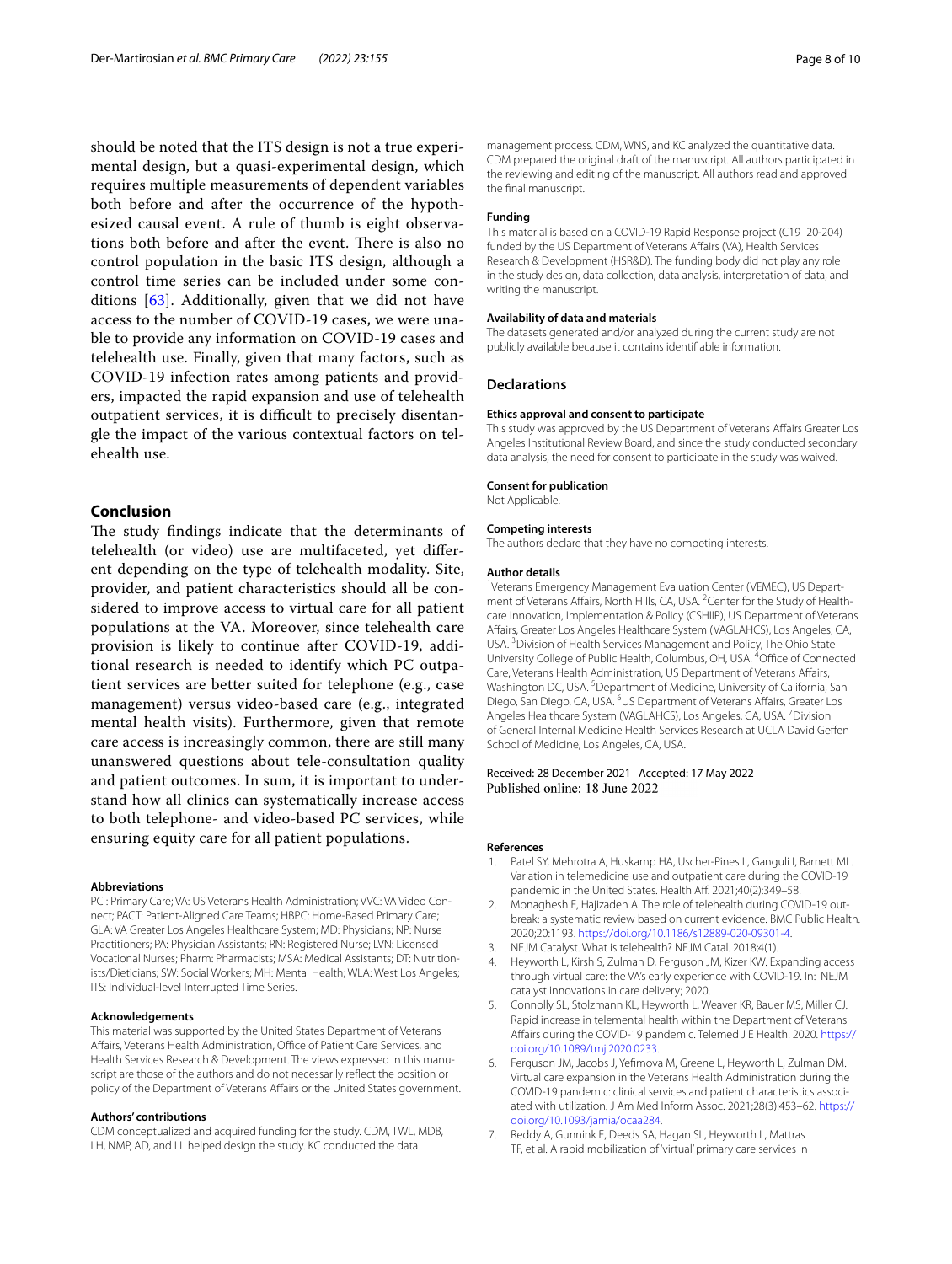response to COVID-19 at Veterans Health Administration. Healthcare. 2020;8(4):100464.

- <span id="page-8-0"></span>8. Knierim K, Palmer C, Kramer ES, et al. Lessons learned during COVID-19 that can move telehealth in primary care forward. J Am Board Fam Med. 2021;34(Supplment):S196–202. [https://doi.org/10.3122/jabfm.2021.S1.](https://doi.org/10.3122/jabfm.2021.S1.200419) [200419.](https://doi.org/10.3122/jabfm.2021.S1.200419)
- <span id="page-8-1"></span>9. Jabbarpour Y, Jetty A, Westfall M, Westfall J. Not telehealth: which primary care visits need in-person care? J Am Board Fam Med. 2021;34(Supplement):S162–9. [https://doi.org/10.3122/jabfm.2021.S1.](https://doi.org/10.3122/jabfm.2021.S1.200247) [200247.](https://doi.org/10.3122/jabfm.2021.S1.200247)
- <span id="page-8-2"></span>10. Olayiwola JN, Magaña C, Harmon A, Nair S, Esposito E, Harsh C, et al. Telehealth as a bright spot of the COVID-19 pandemic: recommendations from the virtual frontlines ("Frontweb"). JMIR Public Health Surveill. 2020;6(2):e19045.
- <span id="page-8-3"></span>11. Jacobs J, Ferguson MJ, Campen JV, Yefmova M, Green L, Heyworth L, et al. Organizational and external factors associated with video telehealth use in the Veterans Health Administration before and during the COVID-19 pandemic. Telemed J E Health. 2021;0(0). [https://doi.org/10.1089/tmj.](https://doi.org/10.1089/tmj.2020.0530) [2020.0530](https://doi.org/10.1089/tmj.2020.0530).
- <span id="page-8-4"></span>12. Adepoju O, Liaw W, Chae M, Ojinnaka C, Britton E, Reves S, et al. COVID-19 and telehealth operations in Texas primary care clinics: disparities in medically underserved area clinics. J Health Care Poor Underserved. 2020;32(2):948–57. Project MUSE. [https://doi.org/10.1353/hpu.2021.0073.](https://doi.org/10.1353/hpu.2021.0073)
- <span id="page-8-5"></span>13. Webber EC, McMillen BD, Willis DR. Health care disparities and access to video visits before and after the COVID-19 pandemic: fndings from a patient survey in primary care. Telemed J E Health. 2021. [https://doi.org/](https://doi.org/10.1089/tmj.2021.0126) [10.1089/tmj.2021.0126](https://doi.org/10.1089/tmj.2021.0126).
- <span id="page-8-6"></span>14. Darkins A. The growth of telehealth services in the Veterans Health Administration between 1994 and 2014: a study in the diffusion of innovation. Telemed J E Health. 2014;20:761–8.
- 15. Interian A, King A, St Hill L, Robinson C, Damschroder L. Evaluating the implementation of home-based videoconferencing for providing mental health services. Psychiatr Serv. 2018;69:69–75.
- <span id="page-8-15"></span>16. Veazie S, Bourne D, Peterson K, Anderson J. Evidence brief: video telehealth for primary care and mental health services: US Department of Veterans Afairs. Report Prepared by: Evidence Synthesis Program (ESP); 2019.
- 17. Elliott V. Department of Veterans Afairs (VA): a primer on telehealth [congressional research report]. 2019. Retrieved from [https://fas.org/sgp/](https://fas.org/sgp/crs/misc/R45834.pdf) [crs/misc/R45834.pdf.](https://fas.org/sgp/crs/misc/R45834.pdf)
- <span id="page-8-10"></span>18. U.S. Department of Veterans Afairs VVC mobile website. 2018. VA video connect.<https://mobile.va.gov/app/va-video-connect>. Accessed 11 May 2022.
- <span id="page-8-7"></span>19. U.S. Department of Veterans Afairs Telehealth Services Fact Sheet. VA telehealth services fact sheet 2019. [https://connectedcare.va.gov/sites/](https://connectedcare.va.gov/sites/default/files/OT_va-telehealthfactsheet-2019-01.pdf) [default/fles/OT\\_va-telehealthfactsheet-2019-01.pdf.](https://connectedcare.va.gov/sites/default/files/OT_va-telehealthfactsheet-2019-01.pdf) Accessed 11 May 2022.
- <span id="page-8-8"></span>20. Spelman JF, Brienza R, Walsh RF, Drost P, Schwartz AR, Kravetz JD, et al. A model for rapid transition to virtual care, VA Connecticut primary care response to COVID-19. J Gen Intern Med. 2020;35(10):3073–6.
- 21. Hollander JE, Carr BG. Virtually perfect? Telemedicine for Covid-19. N Engl J Med. 2020;382(18):1679–81. [https://doi.org/10.1056/nejmp2003539.](https://doi.org/10.1056/nejmp2003539)
- 22. Keesara S, Jonas A, Schulman K. COVID-19 and health care's digital revolution. N Engl J Med. 2020;382(23):e82. [https://doi.org/10.1056/nejmp](https://doi.org/10.1056/nejmp2005835) [2005835](https://doi.org/10.1056/nejmp2005835).
- <span id="page-8-12"></span>23. Cheng MKW, Allison TA, McSteen BW, Cattle CJ, Lo DT. The adoption of video visits during the COVID-19 pandemic by VA home based primary care. JAGS. 2020. [https://doi.org/10.1111/jgs.16982.](https://doi.org/10.1111/jgs.16982)
- 24. Joshi AU, Lewis RE. Telehealth in the time of COVID-19. Emerg Med J. 2020;37:637–8. <https://doi.org/10.1136/emermed-2020-209846>.
- <span id="page-8-13"></span>25. Ikram U, Gallani S, Figueroa JF, Feeley TW. Protecting vulnerable older patients during the pandemic. In: NEJM catalyst innovations in care delivery; 2020. [https://doi.org/10.1056/CAT.20.0404.](https://doi.org/10.1056/CAT.20.0404)
- 26. Patel SY, Mehrotra A, Huskamp HA, Uscher-Pines L, Ishani Ganguli I, Barnett ML. Trends in outpatient care delivery and telemedicine during the COVID-19 pandemic in the US. JAMA Intern Med. 2021;181(3):388–91. [https://doi.org/10.1001/jamainternmed.2020.5928.](https://doi.org/10.1001/jamainternmed.2020.5928)
- <span id="page-8-9"></span>27. Mehrotra A, Ray K, Brockmeyer DM, Barnett ML, Bender JA. Rapidly converting to "virtual practices": outpatient care in the era of COVID-19. NEJM Catalyst. [https://doi.org/10.1056/CAT.20.0091.](https://doi.org/10.1056/CAT.20.0091)
- <span id="page-8-11"></span>28. Der-Martirosian C, Wyte-Lake T, Balut M, Chu K, Heyworth L, Leung L, et al. Implementation of telehealth services at the VA during COVID-19. Pandemic: mixed methods study. JMIR Form Res. 2021;5(9):e29429. [https://](https://doi.org/10.2196/29429) [doi.org/10.2196/29429](https://doi.org/10.2196/29429)<https://formative.jmir.org/2021/9/e29429>.
- <span id="page-8-14"></span>29. U.S. Department of Veterans Affairs. Risk adjustment. 2016. Available from: [http://vaww.herc.research.va.gov/include/page.asp?id](http://vaww.herc.research.va.gov/include/page.asp?id=risk-adjustment#goes-into-nosos)=risk-adjustment# [goes-into-nosos](http://vaww.herc.research.va.gov/include/page.asp?id=risk-adjustment#goes-into-nosos). Cited 2021 July 19.
- <span id="page-8-16"></span>30. Zulman DM, Wong EP, Slightan C, Gregory A, Jacobs JC, Kimerling R, et al. Making connections: nationwide implementation of video telehealth tablets to address access barriers in veterans. J Am Med Inform Assoc. 2019;2(3). <https://doi.org/10.1093/jamiaopen/ooz024>.
- 31. Powell RE, Henstenburg JM, Cooper G, Hollander JE, Rising KL. Patient perceptions of telehealth primary care video visits. Ann Fam Med. 2017;15(3):225–9.
- 32. Chang ET, Zulman DM, Nelson KM, Rosland AM, Ganz DA, Fihn SD, et al. Use of general primary care, specialized primary care, and other veterans affairs services among high-risk veterans. JAMA Netw Open. 2020;3(6):e208120.
- 33. Patel SY, Huskamp HA, Busch AB, Mehrotra A. Telemental health and US rural–urban diferences in specialty mental health use, 2010–2017. Am J Public Health. 2020;110(9):1308–14.
- 34. John BV, Love E, Dahman B, et al. Use of telehealth expedites evaluation and listing of patients referred for liver transplantation. Clin Gastroenterol Hepatol. 2020;18(8):1822–1830.e4.
- 35. Sherbuk JE, Knick TK, Canan C, et al. Development of an interdisciplinary telehealth model of provider training and comprehensive care for hepatitis C and opioid use disorder in a high-burden region. J Infect Dis. 2020;222(Supplement\_5):S354–64.
- 36. Glynn LH, Chen JA, Dawson TC, Gelman H, Zeliadt SB. Bringing chronicpain care to rural veterans: a telehealth pilot program description. Psychol Serv. 2021;18(3):310–8.
- 37. Lin MH, Yuan WL, Huang TC, Zhang HF, Mai JT, Wang JF. Clinical effectiveness of telemedicine for chronic health failure: a systematic review and meta-analysis. J Investig Med. 2017;65(5):899–911.
- 38. Timpel P, Oswald S, Schwarz PEH, Harst L. Mapping the evidence on the efectiveness of telemedicine interventions in diabetes, dyslipidemia, and hypertension: an umbrella review of systematic reviews and meta-analyses. J Med Internet Res. 2020;22(3):e16791.<https://doi.org/10.2196/16791>.
- 39. Funderburk CD, Batulis NS, Zelones JT, et al. Innovations in the plastic surgery care pathway: using telemedicine for clinical efficiency and patient satisfaction. Plast Reconstr Surg. 2019;144(2):507–16.
- 40. Martinez KA, Rood M, Jhangiani N, et al. Patterns of use and correlates of patient satisfaction with a large nationwide direct to consumer telemedicine service. J Gen Intern Med. 2018;33(10):1768–73.
- <span id="page-8-20"></span>41. Nord G, Rising KL, Band RA, Carr BG, Hollander JE. On-demand synchronous audio video telemedicine visits are cost efective. Am J Emerg Med. 2019;37(5):890–4.
- 42. Sabesan S, Allen D, Loh K, Royal Australasian College of Physicians Telehealth Working Group, et al. Practical aspects of telehealth: are my patients suited to telehealth? Intern Med J. 2013;43(5):581.
- <span id="page-8-17"></span>43. Sturesson L, Groth K. Clinicians' selection criteria for video visits in outpatient care: qualitative study. J Med Internet Res. 2018;20(11):e288.
- <span id="page-8-18"></span>44. Der-Martirosian C, Griffin AR, Chu K, Dobalian A. Telehealth at the U.S. Department of Veterans Affairs after hurricane Sandy. J Telemed Telecare. 2018;0(0):1–8.
- 45. Der-Martirosian C, Chu K, Dobalian A. Use of telehealth to improve access to care at the U.S. Department of Veterans Affairs during the 2017 Atlantic hurricane season. Disaster Med Public Health Prep. 2020:1–5. [https://doi.](https://doi.org/10.1017/dmp.2020.88) [org/10.1017/dmp.2020.88](https://doi.org/10.1017/dmp.2020.88).
- <span id="page-8-19"></span>46. Der-Martirosian C, Heyworth L, Chu K, Mudoh Y, Dobalian A. Patient characteristics of VA telehealth users during hurricane Harvey. J Prim Care Community Heal. 2020:11. [https://doi.org/10.1177/2150132720931715.](https://doi.org/10.1177/2150132720931715)
- <span id="page-8-21"></span>47. Eberly LA, et al. Patient characteristics associated with telemedicine access for primary and specialty ambulatory care during the COVID-19 pandemic. JAMA Netw Open. 2020;3:e2031640.
- <span id="page-8-22"></span>48. Oshima SM, Tait SD, Thomas SM, Fayanju OM, Ingraham K, Barrett NJ, et al. Association of smartphone ownership and internet use with markers of health literacy and access: cross-sectional survey study of perspectives from project PLACE (Population Level Approaches to Cancer Elimination). J Med Internet Res. 2021;23:e24947.